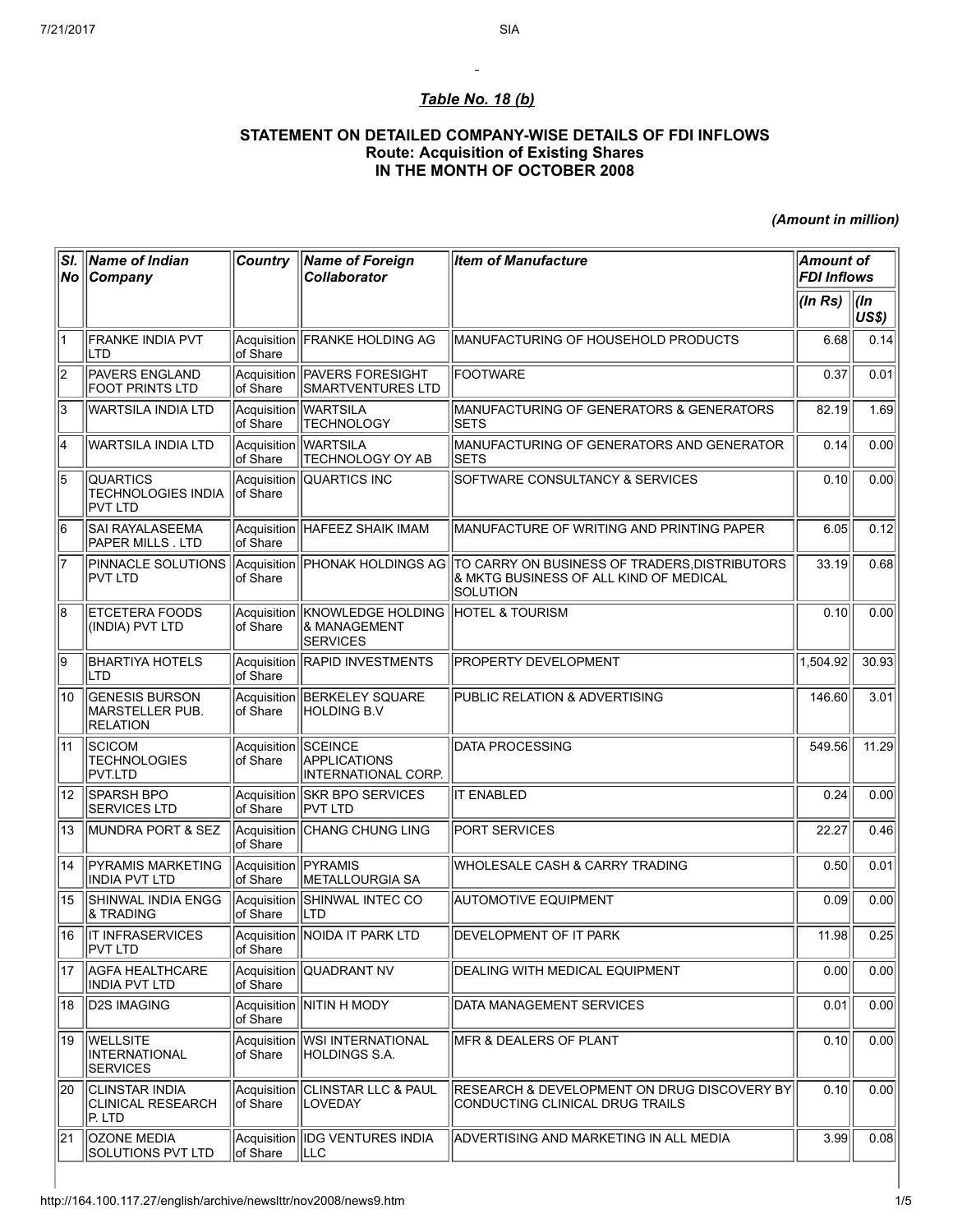| $ N_{\mathbf{O}} $ | SI.   Name of Indian<br><b>Company</b>                            | <b>Country</b>          | <b>Name of Foreign</b><br><b>Collaborator</b>               | <b>Item of Manufacture</b>                                                                       | <b>Amount of</b><br><b>FDI Inflows</b> |                      |
|--------------------|-------------------------------------------------------------------|-------------------------|-------------------------------------------------------------|--------------------------------------------------------------------------------------------------|----------------------------------------|----------------------|
|                    |                                                                   |                         |                                                             |                                                                                                  | (ln Rs)                                | $\vert$ (In<br>US\$) |
| 22                 | <b>GOKALDAS EXPORTS</b><br> LTD                                   | Acquisition<br>of Share | <b>BLACKSTONE FP</b><br><b>CAPITAL PARTNERS</b>             | IMFR 7 EXPORT OF READY                                                                           | 37.13                                  | 0.76                 |
| 23                 | <b>DESSAULT SYSTEMS</b><br>INDIA PVT LTD                          | Acquisition<br>of Share | <b>DESSAULT SYSTEMS</b>                                     | <b>SOFTWARE BUSINESS</b>                                                                         | 0.50                                   | 0.01                 |
| 24                 | SPARSH BPO<br><b>SERVICES LTD</b>                                 | of Share                | Acquisition SKR BPO SERVICES<br><b>PVT LTD</b>              | <b>IT ENABLED</b>                                                                                | 47.25                                  | 0.97                 |
| 25                 | OPTION GROUP<br><b>STRATEGIC</b><br><b>CONSULTANTS</b>            | Acquisition<br>of Share | OPTIONS GROUP INC                                           | TO CARRY ON THE BUSINESS OF RECRUITERS                                                           | 0.00                                   | 0.00                 |
| 26                 | <b>IIT INFRA SERVICES</b><br>PVT LTD                              | of Share                | Acquisition NOIDA IT PARK LTD                               | <b>DEVELOPMENT OF IT LIMITED</b>                                                                 | 1.50                                   | 0.03                 |
| 27                 | MOTOROLA INDIA PVT<br> LTD                                        | of Share                | Acquisition MOTOROLA INC                                    | CELLULAR TELEPHONY,RADIO BROADCASTING AND<br><b>SATELLITE RECEIVER</b>                           | 0.04                                   | 0.00                 |
| 28                 | <b>MOBIO NETWORKS</b><br><b>PVT LTD</b>                           | of Share                | Acquisition MOBIO NETWORKS INC                              | <b>IMOBILE</b>                                                                                   | 0.05                                   | 0.00                 |
| 29                 | <b>TEAM HR SERVICES</b><br>IPVT LTD                               | Acquisition<br>of Share | INTERLABOR BV                                               | <b>HR SERVICES LTD</b>                                                                           | 0.00                                   | 0.00                 |
| 30                 | <b>TEAM HR SERVICES</b><br> LTD                                   | Acquisition<br>of Share | CAPAC HEDSON<br><b>EUROPE BV</b>                            | <b>HR SERVICES ETC</b>                                                                           | 0.00                                   | 0.00                 |
| 31                 | <b>TEAM HR SERVICES</b><br>LTD                                    | Acquisition<br>of Share | <b>GESFID HOLLAND BV</b>                                    | HR SERVICES LTD                                                                                  | 0.00                                   | 0.00                 |
| 32                 | <b>TEAM HR SERVICES</b><br>LTD                                    | Acquisition<br>of Share | RANDSTAD EUROPE BV HR SERVICES LTD                          |                                                                                                  | 0.00                                   | 0.00                 |
| 33                 | <b>TEAM HR SERVICES</b><br>LTD                                    | Acquisition<br>of Share | <b>RANDSTAD HOLDING</b><br>INTERNATIONAL<br><b>SERVICES</b> | <b>HR SERVICES ETC</b>                                                                           | 24.91                                  | 0.51                 |
| 34                 | <b>TEAM HR SERVICES</b><br>LTD                                    | Acquisition<br>of Share | <b>RANDSTAD HOLDING</b><br>INTERNATIONAL<br><b>SERVICES</b> | HR SERVICES LTD                                                                                  | 45.21                                  | 0.93                 |
| 35                 | <b>GOLD DEVELOPERS</b><br>PVT LTD                                 | Acquisition<br>of Share | <b>GOLD HOTELS AND</b><br><b>RESORTS PTE LTD</b>            | CONSTRUCTION AND DEVELOPMENT OF<br>RESIDENTIAL/COMMERCIAL PREMISES                               | 262.81                                 | 5.40                 |
| 36                 | <b>DECCAN AVIATION LTD</b>                                        | Acquisition<br>of Share | KINGFISHER RADIO<br>LTD                                     | <b>AIR TRANSPORT</b>                                                                             | 0.77                                   | 0.02                 |
| 37                 | MIHASHI DECOR PVT<br> LTD                                         | Acquisition<br>of Share | <b>HIDEO MITSUHASI</b>                                      | <b>MANUFACTURING</b><br>DEALING, IMPORTING, EXPORTING, DISTRIBUTION AND<br>SUPPLIES OF ALL KINDS | 0.10                                   | 0.00                 |
| 38                 | <b>QUANTENNA</b><br><b>COMMUNICATIONS</b><br><b>INDIA PVT LTD</b> | Acquisition<br>of Share | <b>QUANTENNA</b><br><b>COMMUNICATIONS INC</b>               | COMMUNICATION                                                                                    | 0.10                                   | 0.00                 |
| 39                 | <b>GRAINGER INDIA</b><br>PVT.LTD                                  | Acquisition<br>of Share | <b>GRAINGER SERVICES</b><br><b>INTERNATIONAL INC</b>        | <b>PRODUCTS PROCURMENT</b>                                                                       | 0.00                                   | 0.00                 |
| 40                 | KAVSET EXPORTS PVT<br>LTD                                         | Acquisition<br>of Share | <b>CHOISY HOLDING LTD</b>                                   | MANUFACTURE OF HOME FURNISHING                                                                   | 11.45                                  | 0.24                 |
| 41                 | MWH RESOURCENET<br>INDIA PVT LTD                                  | Acquisition<br>of Share | <b>MWH EUROPE LTD</b>                                       | PROVIDING ENGINEERING SERVICES                                                                   | 0.10                                   | 0.00                 |
| 42                 | <b>INGWENKYA</b><br>MINERALS TECH PVT<br>LTD                      | lof Share               | Acquisition MAX FLOT                                        | PROVIDING ENGINEERING SERVICES                                                                   | 0.05                                   | 0.00                 |
| 43                 | <b>ITALIA CERAMICS LTD</b>                                        | Acquisition<br>of Share | GIOVANNI MENEGHINI                                          | <b>IMFG OF CERAMIC TILES</b>                                                                     | 50.00                                  | 1.03                 |
| 44                 | VANDERLANDS<br><b>INDUSTRIES</b><br><b>SOFTWARE P.LTD</b>         | Acquisition<br>of Share | <b>VANDERLANDS</b><br><b>INDUSTRIES</b><br>INTERNATIONAL    | DEVELOPING & DEALING IN INDUSTRIES SOFTWARE                                                      | 0.10                                   | 0.00                 |
| 45                 | <b>TEAM HR SERVICES</b><br> LTD                                   | Acquisition<br>of Share | <b>RANDSTAD HOLDING</b><br>INTERNATIONAL<br><b>SERVICES</b> | <b>HR SERVICES</b>                                                                               | 11.62                                  | 0.24                 |
| 46                 | <b>EASTERN SOFTWARE</b><br><b>SYSTEMS PVT LTD</b>                 | Acquisition<br>of Share | BEYONDSOFT<br><b>HOLDINGS LTD</b>                           | SOFTWARE & SOFTWARE SERVICES                                                                     | 17.40                                  | 0.36                 |
| 47                 | <b>LEA ASSOCIATES</b><br>SOUTH ASIA PVT LTD                       | Acquisition<br>of Share | INC                                                         | LEA GROUP HOLDINGS   ENGINEERING CONSULTANTS                                                     | 2.24                                   | 0.05                 |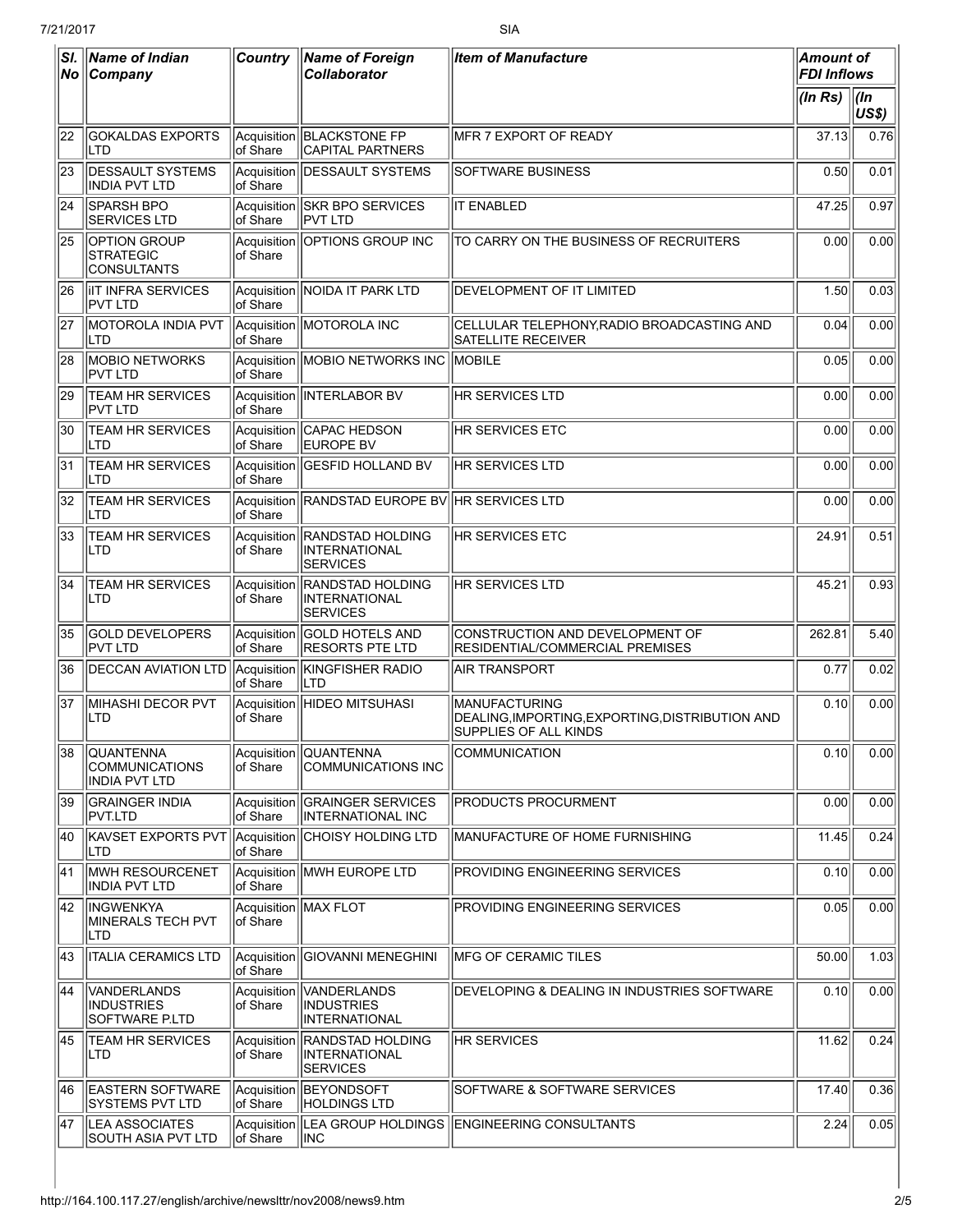| SI. | Name of Indian<br>No Company                                        | <b>Country</b>           | <b>Name of Foreign</b><br><b>Collaborator</b>            | <b>Item of Manufacture</b>                                                                          | <b>Amount of</b><br><b>FDI Inflows</b> |                      |
|-----|---------------------------------------------------------------------|--------------------------|----------------------------------------------------------|-----------------------------------------------------------------------------------------------------|----------------------------------------|----------------------|
|     |                                                                     |                          |                                                          |                                                                                                     | (ln Rs)                                | $\vert$ (ln<br>US\$) |
| 48  | PANASONIC AVC<br>NETWORK INDIA CO<br><b>LTD</b>                     | Acquisition<br>of Share  | <b>INDUSTRIAL CO LTD</b>                                 | MATSUSHITA ELECTRIC MANUFACTURES TELEVISION RECEIVERS                                               | 14.97                                  | 0.31                 |
| 49  | SHELL TECHNOLOGY<br>INDIA PVT LTD                                   | Acquisition<br>lof Share | BV PETROLEUM<br>ASSURANTIE<br>MAATSCHAPPI                | <b>IT ENABLED</b>                                                                                   | 0.05                                   | 0.00                 |
| 150 | <b>DIMENSIONS INDIA</b><br><b>TELESERVICES PVT</b><br><b>LTD</b>    | Acquisition<br>of Share  | ARKADIN SA                                               | <b>AUDIO WEB SERVICES</b>                                                                           | 7.17                                   | 0.15                 |
| 51  | <b>VIRTOUS TRUSTEES</b><br><b>PVT LTD</b>                           | Acquisition<br>of Share  | <b>XANDER INVESTMENT</b><br>MANAGEMENT LTD               | <b>TRUST COMPANY</b>                                                                                | 0.05                                   | 0.00                 |
| 52  | DABAOS SOFTWARE<br><b>SERVICES INDIA PVT</b><br> LTD                | Acquisition<br>of Share  | DANAOS HOLDINGS<br>ILTD                                  | SOFTWARE SERVICES                                                                                   | 4.47                                   | 0.09                 |
| 53  | GODREJ DEVELOPERS Acquisition RED FORT INDIA REAL<br><b>PVT.LTD</b> | of Share                 | <b>ESTATE BABUR</b>                                      | <b>REAL ESTATE DEVELOPMENT</b>                                                                      | 205.22                                 | 4.22                 |
| 54  | <b>INTIME SPECTRUM</b><br><b>REGISTRY LTD</b>                       | Acquisition<br>of Share  | <b>LINE MARKETS</b><br><b>SERVICES GROUP PTY</b><br>ILTD | REGISTRAR AND SHARE TRANSFER SERVICES                                                               | 663.00                                 | 13.63                |
| 55  | <b>TAJOLINE INDIA PVT</b><br><b>LTD</b>                             | Acquisition<br>of Share  | <b>THE GRASS ROOTS</b><br><b>GROUP PLC</b>               | PROVIDING ONLINE SERVICES TO THE CUSTOMERS<br>ACROSS THE WORLD BY HOSTING ONLINE GIFT               | 35.13                                  | 0.72                 |
| 56  | <b>MOBIO NETWORKS</b><br><b>PVT LTD</b>                             | Acquisition<br>of Share  | RAMNEEK BHASIN                                           | <b>MOBILE</b>                                                                                       | 0.00                                   | 0.00                 |
| 57  | <b>CYPRESS SERVICES</b><br>IPVT LTD                                 | of Share                 | Acquisition   PHILIPPE CLAUDAE<br><b>BECKER</b>          | <b>SERVICES PROVIDER</b>                                                                            | 0.00                                   | 0.00                 |
| 58  | <b>TEAM HR SERVICES</b><br><b>LTD</b>                               | Acquisition<br>of Share  | <b>YACHT EUROPE BV</b>                                   | <b>HR SERVICES ETC</b>                                                                              | 0.00                                   | 0.00                 |
| 59  | <b>E-OFFICE PLANET</b><br><b>INDIA PVT LTD</b>                      | Acquisition<br>of Share  | <b>OFFICE DEPOT</b><br>INTERNATIONAL                     | WHOLESALE TRADING OF                                                                                | 7.18                                   | 0.15                 |
| 160 | MEDALLION<br><b>PROPERTIES PVT LTD</b>                              | Acquisition<br>of Share  | CPI INDIA I LTD                                          | <b>HOSPITALITY DEVELOPMENT</b>                                                                      | 0.10                                   | 0.00                 |
| 61  | AIG INVESTMENT<br><b>INDIA ADVISORS PVT</b><br><b>LTD</b>           | Acquisition<br>of Share  | AIG GLOBAL<br>INVESTMENT                                 | INVESTMENT RESEARCH AND COUNSELING<br><b>ACTIVITIES</b>                                             | 0.10                                   | 0.00                 |
| 62  | GOOGLE PAYMENT<br>IINDIA PVT LTD                                    | Acquisition<br>of Share  | GOOGLE INC                                               | ELECTRONIC PAYMENT MECHANISM THROUGH<br><b>INTERNET</b>                                             | 0.10                                   | 0.00                 |
|     | 63 GLOBAL COLLECT<br><b>INDIA PVT LTD</b>                           | of Share                 | Acquisition GLOBAL COOLECT BV                            | <b>BUSINESS AUXILLARY SERVICES</b>                                                                  | 0.10                                   | 0.00                 |
| 64  | <b>SESA GOA LTD</b>                                                 | Acquisition<br>of Share  | <b>IWESTGLOBE LTD</b>                                    | MINING OF IRON ORE                                                                                  | 145.50                                 | 2.99                 |
| 65  | <b>PEARL INSULATION</b><br><b>PVT LTD</b>                           | Acquisition<br>of Share  | VON ROLL HOLDINGS<br> AG                                 | MANUFACTURE OF INSULATED COPPER                                                                     | 210.00                                 | 4.32                 |
| 66  | <b>PEARL METAL</b><br><b>PRODUCTS</b><br><b>BANGALORE PVT</b>       | Acquisition<br>of Share  | VON ROLL HOLDING<br> AG                                  | MANUFACTURE OF INSULATED COPPER CONDUCTORS                                                          | 140.00                                 | 2.88                 |
| 67  | <b>INFRASTRUCTURE</b><br>LEASING & FINANCIAL<br>ls. LT              | Acquisition<br>of Share  | <b>ORIX CORPORATION</b>                                  | NON BANKING FINACE COMPANY                                                                          | 737.31                                 | 15.15                |
| 68  | GOKALDAS EXPORTS<br><b>PVT LTD</b>                                  | Acquisition<br>of Share  | CORPORATE F<br><b>INVESTMENT LTD</b>                     | MFG & MARKETING OF PAINT BALL                                                                       | 0.05                                   | 0.00                 |
| 69  | <b>IRIS COMPUTERS LTD</b>                                           | Acquisition<br>of Share  | <b>INEWCO GROUP LTD</b>                                  | <b>LOGISTIC SERVICES</b>                                                                            | 101.13                                 | 2.08                 |
| 70  | <b>OPTIONS GROUP</b><br>STRATEGIC CON.(I)<br>P.LTD                  | Acquisition<br>of Share  | <b>OPTIONS GROUP INC</b>                                 | TO CARRY ON THE BUSINESS OF RECRUITERS HEAD<br>HUNTERS 7 HUMAN RESOURCES PLACEMENTS<br> CONSULTANTS | 0.10                                   | 0.00                 |
| 71  | GREENLIGHT<br><b>TECH.PVT LTD</b>                                   | Acquisition<br>of Share  | <b>GREENLIGHT</b><br><b>TECHNOLOGIES INC</b>             | SOFTWARE SUPPLY SERVICES                                                                            | 0.10                                   | 0.00                 |
| 72  | VAIBHAVI TRADING<br>PVT LTD                                         | Acquisition<br>of Share  | <b>INEW CONTINENT</b><br><b>ENTERPRISES PTE LTD</b>      | <b>TRADING</b>                                                                                      | 0.10                                   | 0.00                 |
| 73  | <b>AVH RESOURCES</b><br><b>INDIA PVT LTD</b>                        | Acquisition<br>of Share  | ACKERMANS & VAN<br>HAAREN NV                             | <b>IMFG OF CEMENTS</b>                                                                              | 63.70                                  | 1.31                 |

 $\overline{a}$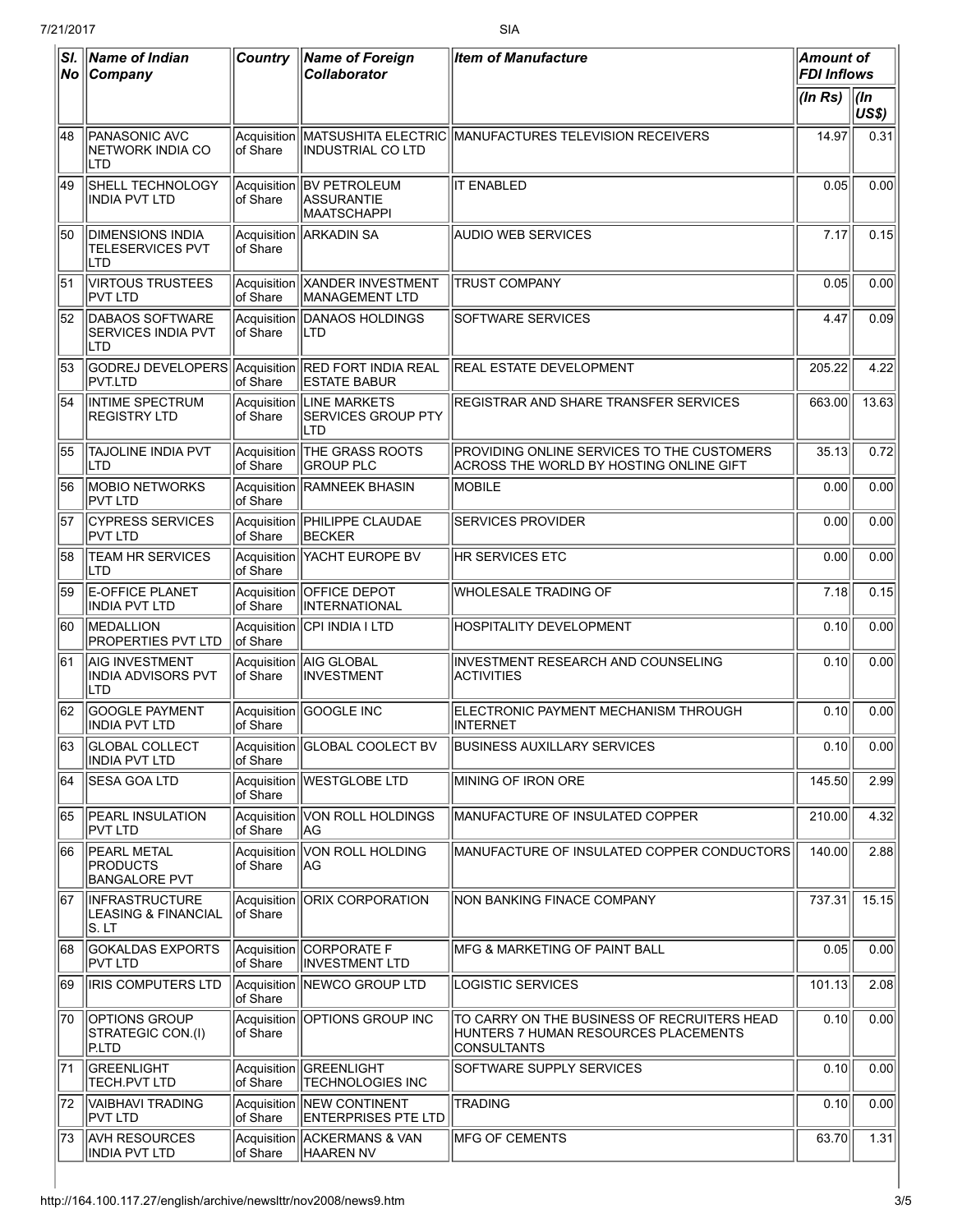| SI.<br>$ N_{\mathbf{O}} $ | <b>Name of Indian</b><br>Company                             | <b>Country</b>                  | <b>Name of Foreign</b><br><b>Collaborator</b>         | <b>Item of Manufacture</b>                                                                          | <b>Amount of</b><br><b>FDI Inflows</b> |                   |
|---------------------------|--------------------------------------------------------------|---------------------------------|-------------------------------------------------------|-----------------------------------------------------------------------------------------------------|----------------------------------------|-------------------|
|                           |                                                              |                                 |                                                       |                                                                                                     | (ln Rs)                                | $ $ (In<br>US\$)  |
| 74                        | <b>MODEL BUCKETS &amp;</b><br>IATTACHMENTS PVTR.<br> LTD     | Acquisition<br>lof Share        | (SINGAPORE)FUND III                                   | CLEAR WATER CAPITAL  MFG INDUSTRY TYPE HEAVY                                                        | 17.94                                  | 0.37              |
| 75                        | <b>ADANI ENERGY LTD</b>                                      | of Share                        | Acquisition   OPAL TRAVELS LTD                        | CNG DISTRIBUTION                                                                                    | 570.99                                 | 11.74             |
| 176                       | LOGWIZ LOGISTICS<br>IINDIA PVT LTD                           | of Share                        | Acquisition   HAYLEYS ADVANTIS<br>ILTD                | LOGISTICS                                                                                           | 0.00                                   | 0.00              |
| 177                       | <b>GENESIS BURSON</b><br>MARSTELLER PUBLIC<br><b>RELATIO</b> | Acquisition<br>lof Share        | BERKELEY SQUARE<br><b>HOLDING B.V</b>                 | COMMUNICATION                                                                                       | 0.04                                   | 0.00              |
| 78                        | AIP DEVICES PVT                                              | lof Share                       | Acquisition AIP/BI HOLDING INC                        | DESIGNING/MANUFACTURING/ASSEMBLING DEALING<br>IN ALL TYPES OF HIGHLY ENGINEERED THERMAL<br>VARIABLE | 0.00                                   | 0.00              |
| 79                        | <b>INDUS BIOTECH PVT</b><br>ILTD                             | lof Share                       | <b>LTD</b>                                            | Acquisition KOTAK INDIA VENTURE DEVELOPING, MANUFACTURING                                           | 5.41                                   | 0.11              |
| 80                        | LOGIWIZ LOGISTICS<br><b>INDIA PVT LTD</b>                    | Acquisition CIVARO<br>lof Share | <b>INTERNATIONAL LTD</b>                              | LOGISTICS                                                                                           | 0.10                                   | 0.00              |
| 81                        | <b>ASMARA APPARELS</b><br><b>INDIA PVT LTD</b>               | Acquisition<br>of Share         | <b>IASMAMARA</b><br>INTERNATIONAL                     | <b>SERVICE PROVIDERE</b>                                                                            | 5.04                                   | 0.10              |
| 82                        | <b>IMI NORGREN INC</b>                                       | Acquisition<br>of Share         | HARSHAD C VORA<br>,ASHIT H. VORA                      | BUSINESS OF SELLING DISTRIBUTION SKIDATA AND<br>THIRD PARTY CERTIFICED                              | 0.71                                   | 0.01              |
| 83                        | <b>KOMAZ AUTOMATION</b><br>INDIA PVT LTD                     | of Share                        | Acquisition   KOMAX MANAGEMENT<br> AG                 | WHOLESALE, SELLING, DISTRIBUTING, SUPPLYING                                                         | 0.10                                   | 0.00              |
| 84                        | MACQUARIE CAPITAL<br>ADVISORS INDIA LTS                      | Acquisition<br>of Share         | MACQUARIE CAPITAL<br><b>SECURITIES</b><br>(MAURITIUS) | <b>FINANCIAL SERVICES</b>                                                                           | 4.15                                   | 0.09              |
| 85                        | MILLIKEN CHEMICAL &<br><b>TEXTILE INDIA PV LTD</b>           | Acquisition<br>of Share         | SYLVAN CHEMICAL CO<br>ILTD                            | <b>TRADING</b>                                                                                      | 0.10                                   | 0.00              |
| 86                        | <b>ALBANY</b><br>MANAGEMENT I LTD                            | of Share                        | Acquisition MARTIN GLICK                              | MANAGEMENT SERVICES                                                                                 | 0.00                                   | 0.00              |
| 87                        | <b>INDIA RESOURCES</b><br>MINING PVT LTD                     | of Share                        | Acquisition IINDIA RESOURCE<br>(HOLDING)PTY LTD       | <b>EXPLORATION OF MINERALS</b>                                                                      | 0.50                                   | 0.01              |
| 88                        | QUATRRO ANALYTICS<br><b>&amp; MANAGEMENT</b><br>S.PVT LTD    | Acquisition<br>of Share         | QUATRRO RISK<br> MANAGEMENT<br><b>SERVICES P. LTD</b> | BUSINESS PROCESS OUTSOURCING SERVICES                                                               | 0.10                                   | 0.00              |
| 89                        | <b>VALUE NOTES</b><br> DAIABASE PV I LID                     | of Share                        | Acquisition VIVEK KALRA                               | MARKET RESEARCH BUSINESS RESEARCH AND<br> FINANCIAL RESEARCH                                        | 6.30                                   | 0.13              |
| 190                       | <b>AMC DIAMONDS INDIA</b><br> PVT LTD                        | Acquisition<br>of Share         | <b>AMC DIAMOND</b><br>SINGAPORE PTE LTD               | <b>IMFG &amp; WHOLESALE TRADE OF DIAMOND</b>                                                        | 0.10                                   | 0.00              |
| 91                        | <b>BELAIRE HOTELS PVT</b><br>ILTD                            | Acquisition<br>of Share         | <b>INDIA BLUE</b><br><b>MOUNTAINS LTD</b>             | <b>HOTEL DEVELOPMENT</b>                                                                            | 0.02                                   | 0.00              |
| 92                        | ASCO (INDIA) LTD                                             | Acquisition<br>of Share         | AUTOMATIC SWITCH<br><b>COMPANY</b>                    | MFG MKTG & SALE OF SOLENOID VALVES, PRESURE &<br><b>TEMPARATURE SWITCHES ETC</b>                    | 1,098.48                               | 22.58             |
| 93                        | <b>TERADATA INDIA PVT</b><br> LTD                            | Acquisition<br>of Share         | NCR INTERNATIONAL<br> INC                             | DATA PROCESSING SOFTWARE DEVELOPMENT &<br>COMPUTER CONSULTANCY                                      | 0.05                                   | 0.00              |
| 94                        | <b>BALMER LAWRIE VAN</b><br><b>LEER LTD</b>                  | Acquisition<br>of Share         | <b>GREIF INTERNATIONAL</b><br><b>HOLDING BV</b>       | MANUFACTURING DRUM CLOSURE AND RIGID PLASTIC                                                        | 2.77                                   | 0.06              |
| 95                        | <b>FOX STAR STUDIOS</b><br><b>INDIA PVT LTD</b>              | of Share                        | Acquisition FIX STAR STUDIOS<br><b>HOLDINGS LTD</b>   | PRODUCTION AND CO PRODUCTION OR ACQUISITION<br>OF THEATRICAL RELEASE OF MOTION                      | 0.10                                   | $\overline{0.00}$ |
| 96                        | <b>PANASONIC AVC</b><br>NETWORK INDIA                        | Acquisition<br>of Share         | INDUSTRIAL CO LTD                                     | MATSUSHITA ELECTRIC  MFR TELEVISION RECEIVERS                                                       | 4.74                                   | 0.10              |
| 197                       | GODREJ FOODS LTD                                             | Acquisition<br>of Share         | <b>TYSON INDIA</b><br><b>HOLDINGS LTD</b>             | POULTRY AND OTHER SLAUGHTERING                                                                      | 718.17                                 | 14.76             |
| 98                        | <b>FRONTLINE CAPITAL</b><br>ANALYSTS PVT LTD                 | Acquisition<br>of Share         | <b>BUFFALO SOLFIERS</b><br>ILTD                       | TO CARRY ON BUSINESS OF INFROMATION<br>TECHNOLOGY ENABLED SERVICES INCLUDING<br><b>ANALYSIS</b>     | 0.06                                   | 0.00              |
| 99                        | <b>RAUBAN SUN OPTICS</b><br>INDIA LTD                        | Acquisition<br>of Share         | <b>RAYBAN INDIAN</b><br>HOLDINGS INC                  | <b>MFR TELEVISION RECEIVERS</b>                                                                     | 5.36                                   | 0.11              |
|                           | 100 RAUBAN SUN OPTICS<br><b>INDIA LTD</b>                    | Acquisition<br>of Share         | <b>RAYBAN INDIAN</b><br><b>HOLDINGS INC</b>           | <b>MFR TELEVISION RECEIVERS</b>                                                                     | 672.66                                 | 13.82             |